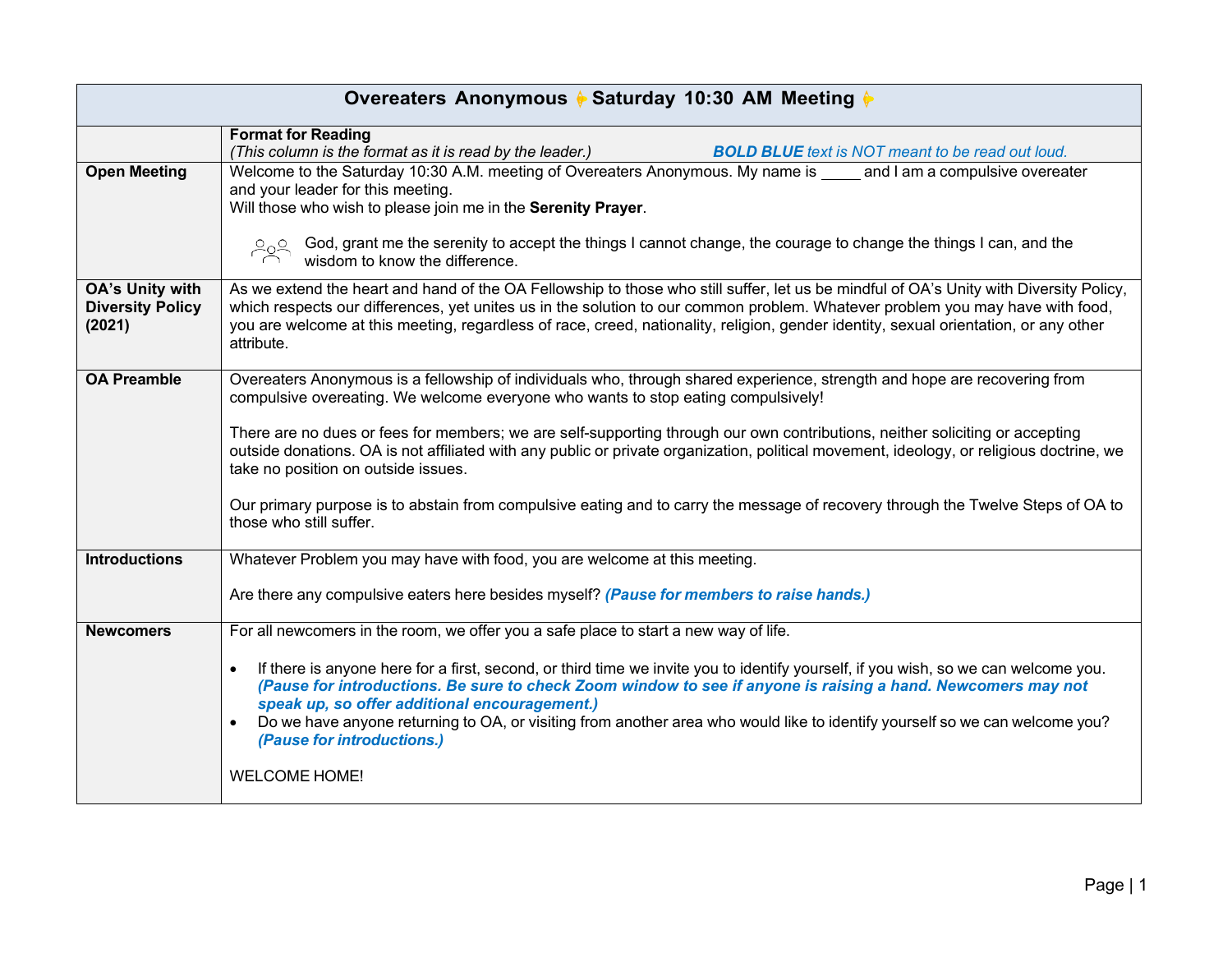| Program<br>Encouragement | We encourage newcomers and existing members to:                                                                                                                                                                                                                   |                                                                                                                      |  |
|--------------------------|-------------------------------------------------------------------------------------------------------------------------------------------------------------------------------------------------------------------------------------------------------------------|----------------------------------------------------------------------------------------------------------------------|--|
|                          | 1. Get a sponsor to help guide your recovery.                                                                                                                                                                                                                     |                                                                                                                      |  |
|                          | 2. Read OA-approved literature to develop a working knowledge of the Twelve Steps and Twelve Traditions.                                                                                                                                                          |                                                                                                                      |  |
|                          | 3. Develop a plan of eating, and if you wish, write it down and report daily to your sponsor.                                                                                                                                                                     |                                                                                                                      |  |
| Participatory            | Will someone read "Our invitation to you" including the Twelve Steps? (Pause for                                                                                                                                                                                  | <b>ZOOM HOST: Right click the</b>                                                                                    |  |
| <b>Readings</b>          | volunteer.)<br>Thank you for your service.                                                                                                                                                                                                                        | links to "copy URL/link" if<br>sharing in chat and/or to "open                                                       |  |
|                          |                                                                                                                                                                                                                                                                   | in new tab".                                                                                                         |  |
|                          | Who would like to read the Tradition of the Month from The Twelve Traditions of Overeaters                                                                                                                                                                        | • Our Invitation to You                                                                                              |  |
|                          | Anonymous pamphlet? (Pause for volunteer.)                                                                                                                                                                                                                        | • The Twelve Traditions of                                                                                           |  |
|                          | Thank you for your service.                                                                                                                                                                                                                                       | <b>Overeaters Anonymous</b>                                                                                          |  |
| <b>Abstinence</b>        |                                                                                                                                                                                                                                                                   | Abstinence is the action of refraining from compulsive eating and compulsive food behaviors while working towards or |  |
| & Recovery               | maintaining a healthy body weight.                                                                                                                                                                                                                                |                                                                                                                      |  |
|                          | Spiritual, emotional, and physical Recovery is the result of living and working the Overeaters Anonymous Twelve Step                                                                                                                                              |                                                                                                                      |  |
|                          | program on a daily basis.                                                                                                                                                                                                                                         |                                                                                                                      |  |
| <b>Tools</b>             | <b>ZOOM HOST: Share</b><br>Many of us have found that we cannot abstain from compulsive eating unless we use some or all of                                                                                                                                       |                                                                                                                      |  |
|                          | OA"s nine tools of recovery.                                                                                                                                                                                                                                      | the Tools pamphlet link                                                                                              |  |
|                          |                                                                                                                                                                                                                                                                   | via chat. (Right click to                                                                                            |  |
|                          | The nine tools are: a plan of eating, sponsorship, meetings, telephone, writing, literature, anonymity,<br>service, and an action plan.                                                                                                                           | "copy URL/link" if sharing<br>in chat and/or to "open in                                                             |  |
|                          |                                                                                                                                                                                                                                                                   | new tab".                                                                                                            |  |
|                          | Would someone please read from the Tools Pamphlet and share on it if you choose? (Pause for                                                                                                                                                                       | <b>The Tools of Recovery</b>                                                                                         |  |
|                          | reading.)                                                                                                                                                                                                                                                         | (abridged)                                                                                                           |  |
| Literature               | Thank you for your service.<br>Only OA approved literature is displayed at this meeting. Many OA members find that reading our literature daily further reinforces                                                                                                |                                                                                                                      |  |
|                          | how to live the 12 Steps.                                                                                                                                                                                                                                         |                                                                                                                      |  |
|                          |                                                                                                                                                                                                                                                                   |                                                                                                                      |  |
|                          | If you are in-person, the pamphlets on the table are there for the taking. We also have some books available for re-sale. If you are                                                                                                                              |                                                                                                                      |  |
|                          | attending virtually, visit our website for suggested readings or the OA.org site.                                                                                                                                                                                 |                                                                                                                      |  |
| <b>Sponsors</b>          | Sponsors are OA members committed to abstinence and to living the 12 Steps and 12 Traditions to the best of their ability.<br>Sponsors share their program with others and strengthen their recovery through this service. If you are looking for a sponsor, find |                                                                                                                      |  |
|                          | someone who has what you want, and ask them how they do it.                                                                                                                                                                                                       |                                                                                                                      |  |
|                          | Will all long-term sponsors please raise your hands and keep them raised for a moment? (Pause.)                                                                                                                                                                   |                                                                                                                      |  |
|                          | Thank you for your service.                                                                                                                                                                                                                                       |                                                                                                                      |  |
|                          |                                                                                                                                                                                                                                                                   |                                                                                                                      |  |
|                          | Will all 12-day newcomer sponsors please raise your hand and keep them raised for a moment? (Pause.)<br>Thank you for your service.                                                                                                                               |                                                                                                                      |  |
|                          |                                                                                                                                                                                                                                                                   |                                                                                                                      |  |
|                          | For those Sponsors who are currently available to sponsor, we suggest putting your name and contact in either the book being                                                                                                                                      |                                                                                                                      |  |
|                          | passed around in-person, or via the virtual chat box. We invite those who need a sponsor to reach out to one of those available                                                                                                                                   |                                                                                                                      |  |
|                          | sponsors.                                                                                                                                                                                                                                                         |                                                                                                                      |  |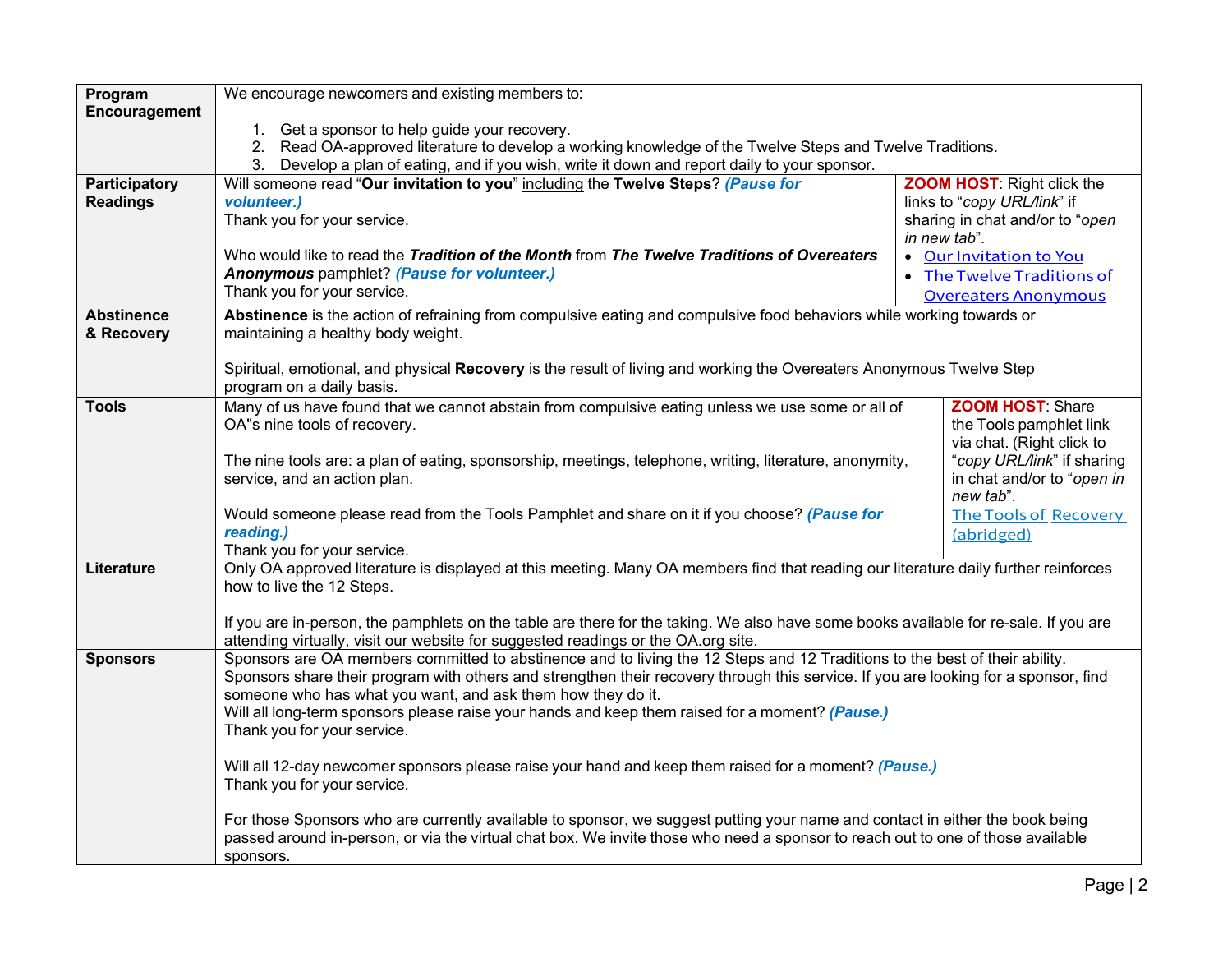| <b>Announcements</b>               | Are there any OA-related announcements?                                                                                                                                                                                                                                                                                                                                                                                                                                                                                                                                                                                                                                                                                                                                                                                                                  |                                                                                             |
|------------------------------------|----------------------------------------------------------------------------------------------------------------------------------------------------------------------------------------------------------------------------------------------------------------------------------------------------------------------------------------------------------------------------------------------------------------------------------------------------------------------------------------------------------------------------------------------------------------------------------------------------------------------------------------------------------------------------------------------------------------------------------------------------------------------------------------------------------------------------------------------------------|---------------------------------------------------------------------------------------------|
| <b>Celebration Time</b>            | In the spirit of the slogan "keep coming back no matter what" is there anyone who wishes to acknowledge the anniversary of their<br>first meeting? (Pause for members to raise hands.)<br>Is there anyone wishing to celebrate any periods of abstinence? (Pause for members to raise hands.)<br>For all newcomers in the room, we offer you a safe place to start a new way of life. Would any newcomers like a welcome token<br>(in-person) or virtual hug? (Pause for members to raise hands.)                                                                                                                                                                                                                                                                                                                                                        |                                                                                             |
| <b>Service</b><br><b>Positions</b> | Key Holder - Holds our physical key. This person opens and sets up the room for the in-person meeting.<br>Zoom Host – The zoom host opens the virtual room, shares the links to materials, and helps attendees with muting and<br>other features.<br>Treasurer - this volunteer collects the 7th tradition after each meeting, pays the monthly rent from the 7th tradition and<br>distributes remaining funds to the Intergroup. This is a 6-month position with a 2 consecutive term limit.<br>o Important: If treasurer is not present, please make sure someone from the in-person meeting takes the collection<br>money home.<br><b>Newcomer Greeter - this volunteer calls all newcomers to this meeting. This is a 3-month position.</b><br>Intergroup Rep - represents this meeting in monthly intergroup meeting. This is a quarterly position. |                                                                                             |
| <b>Seventh</b><br><b>Tradition</b> | According to the Seventh Tradition, "we are self-supporting through our own contributions."<br>Our group expenses include a \$50 per month rent and we send monthly contributions to our Intergroup-<br>who in turn passes along the surplus to region 7 and the World Service Office to help carry the message<br>to other compulsive overeaters. A suggested donation of \$3 by each person will help ensure that this<br>meeting will continue.<br>If you're in the building, a collection pouch is going around with the We Care List. The method to donate<br>virtually is posted in the chat box.                                                                                                                                                                                                                                                  | <b>ZOOM HOST: Share</b><br>the contact details for<br>this meeting via the<br>virtual chat. |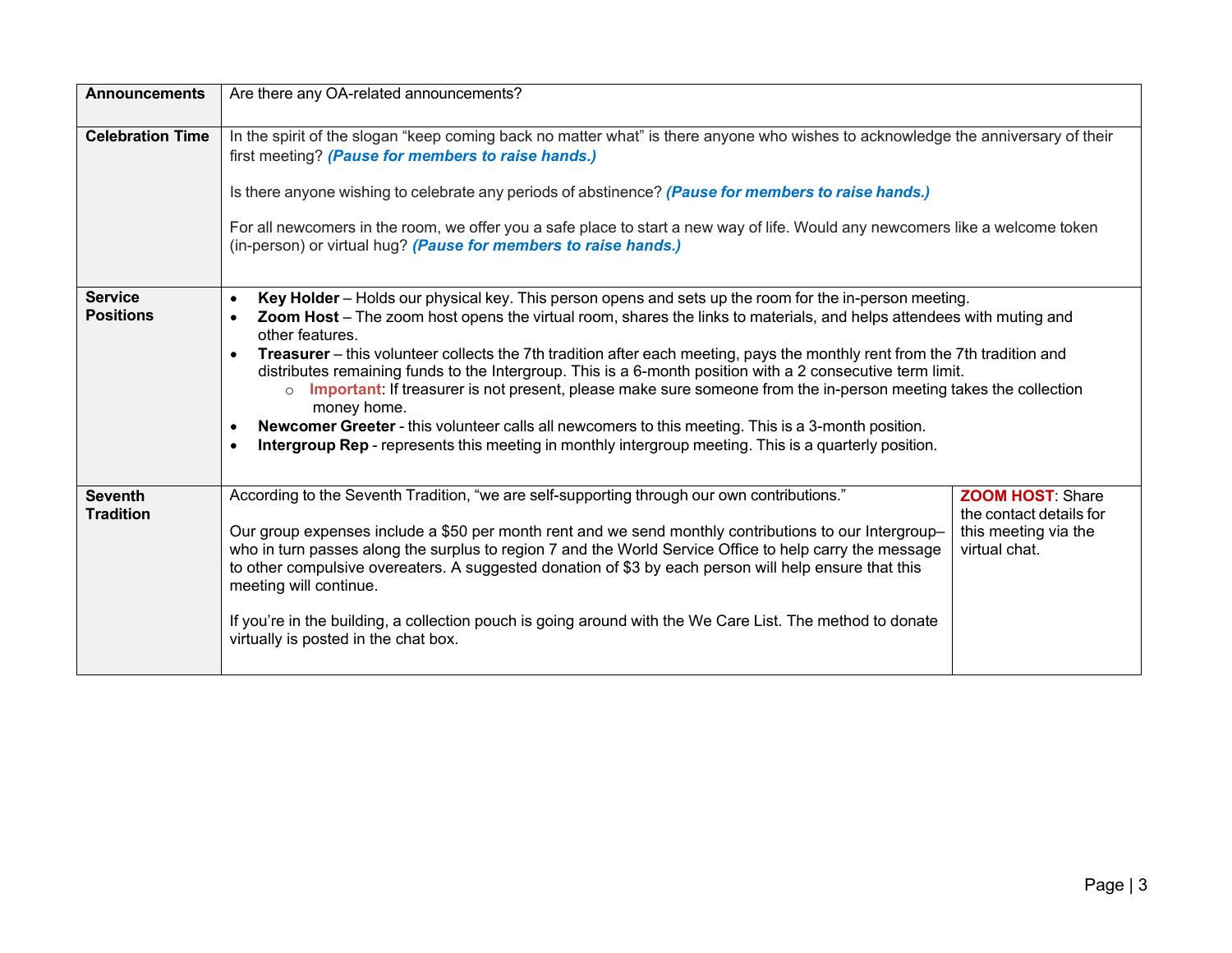| <b>Meeting Options</b>                      | Today we will be reading from the following literature: (select literature based on the week of the month)                                                                                                                                                                                                                                                                                                                                                                                                                                                                                                                                                                                                                                                                                                                                                                                                                        |
|---------------------------------------------|-----------------------------------------------------------------------------------------------------------------------------------------------------------------------------------------------------------------------------------------------------------------------------------------------------------------------------------------------------------------------------------------------------------------------------------------------------------------------------------------------------------------------------------------------------------------------------------------------------------------------------------------------------------------------------------------------------------------------------------------------------------------------------------------------------------------------------------------------------------------------------------------------------------------------------------|
|                                             | 1. 1st Saturday: "Abstinence"<br>2. 2nd Saturday: AA Big Book: Beginning to end Pt. 1 Stories alternating with Overeaters Anonymous 3rd edition stories;<br>AA Big Book; Taste of Lifeline stories; AA Big Book<br>3. 3rd Saturday: "Lifeline Sampler"<br>4. 4th Saturday: "Seeking the Spiritual Path"<br>5. 5th Saturday: "A New Beginning"<br>We will read literature until 10:55 a.m., then the leader will describe the sharing process before opening the meeting for sharing.<br>Will someone begin where we last left off?<br>Members take turn reading literature. When finished please write where we left off on the We Care List.                                                                                                                                                                                                                                                                                     |
| <b>Sharing Format</b>                       | As you share your experience and strength in OA, please also share your hope.                                                                                                                                                                                                                                                                                                                                                                                                                                                                                                                                                                                                                                                                                                                                                                                                                                                     |
|                                             | Confine your sharing to your experience with the disease of compulsive overeating, the solution offered by OA and your<br>own recovery from the disease, rather than just the events of the day or week.<br>If you are having difficulties and seek solutions, we suggest you speak to your sponsor and other members after the<br>$\bullet$<br>meeting. Keep in mind the size of this meeting when sharing so everyone has an opportunity to share.<br>Feedback, crosstalk, and advice giving are discouraged here. Crosstalk during an OA meeting is giving advice to others<br>who have already shared, speaking directly to another person rather than to the group and questioning or interrupting the<br>person speaking<br>or sharing at the time. The leader has the responsibility to lovingly remind members to respect our group conscience<br>during sharing.<br>The meeting is now open for sharing until 11:25 a.m. |
| <b>Positive Pitches</b>                     | Does anyone have a positive pitch to share or a burning desire you'd like to share so that you won't go home and eat over it?<br>Pause while members share until 11:29 a.m.                                                                                                                                                                                                                                                                                                                                                                                                                                                                                                                                                                                                                                                                                                                                                       |
|                                             | Thank you for sharing                                                                                                                                                                                                                                                                                                                                                                                                                                                                                                                                                                                                                                                                                                                                                                                                                                                                                                             |
| <b>Big</b><br><b>Book</b><br><b>Reading</b> | Who would like to read the Promises directly from the A.A. Big Book, pages 83-84?                                                                                                                                                                                                                                                                                                                                                                                                                                                                                                                                                                                                                                                                                                                                                                                                                                                 |